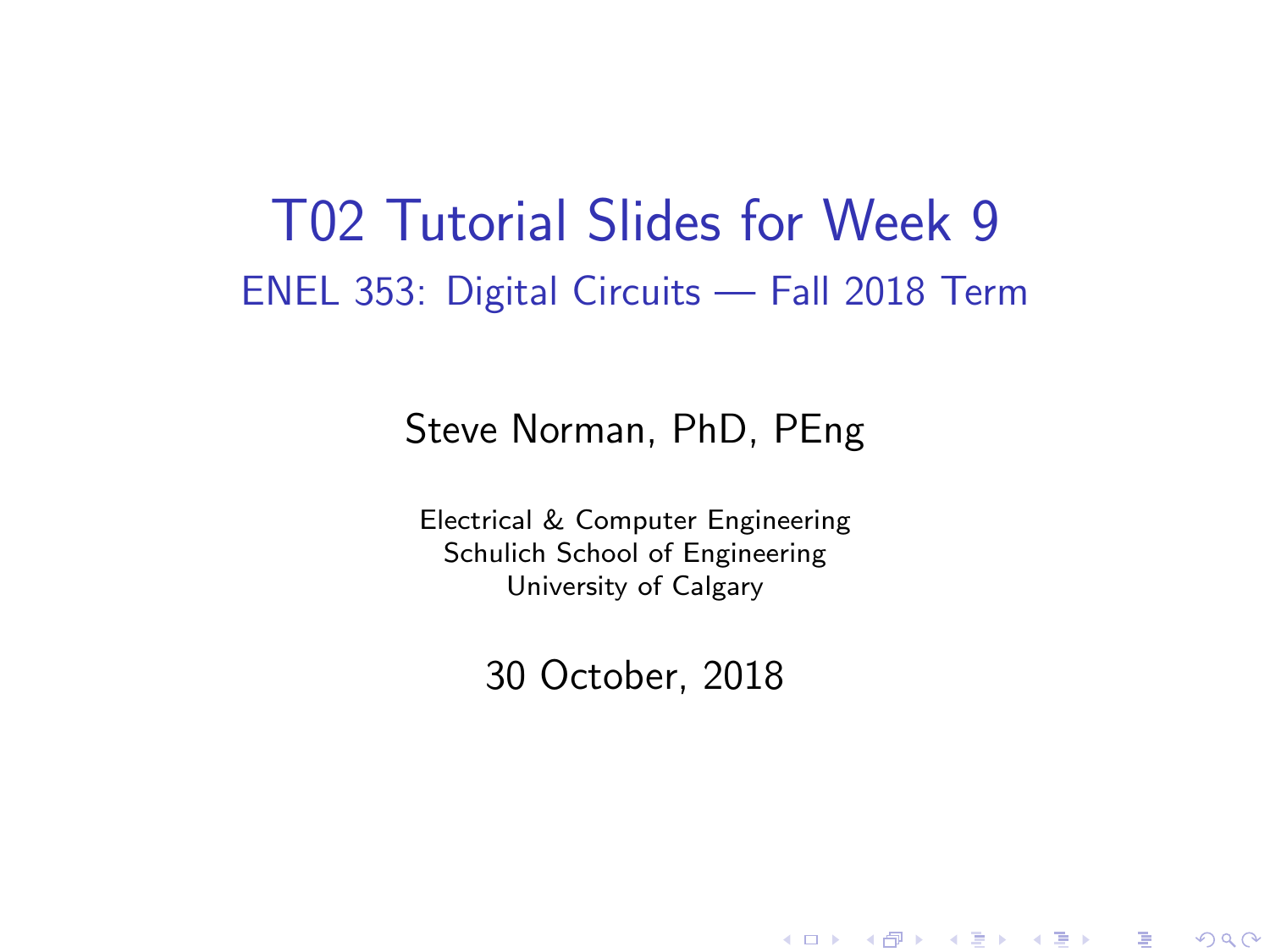K ロ ▶ K @ ▶ K 할 > K 할 > 1 할 > 1 이익어

Topics for today

Multiplexers and decoders.

Practice with sequential devices: SR latches, D latches and D flip-flops.

Timing considerations for adder designs.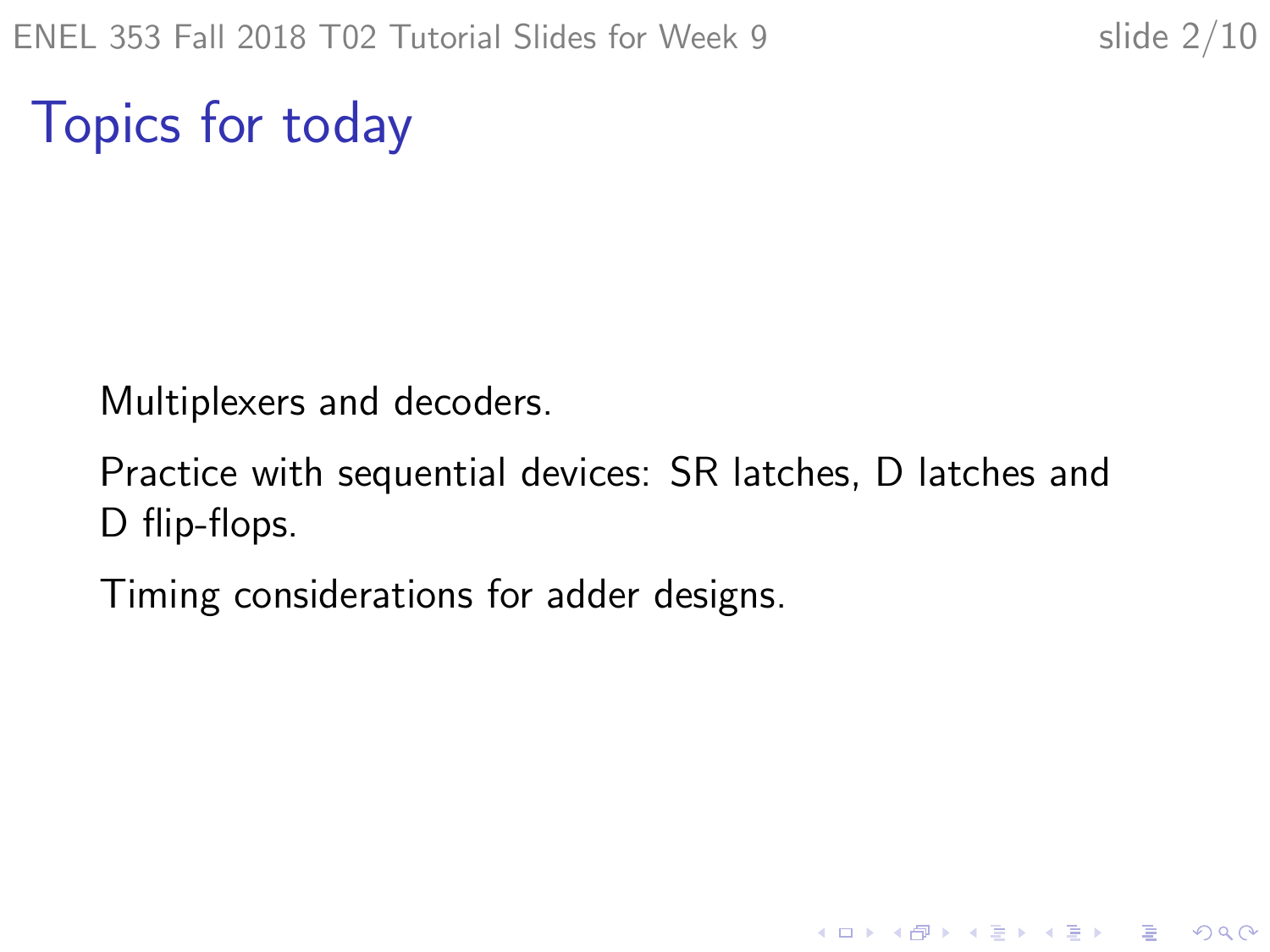# Exercise 1: Multiplexers and decoders

Part a: Make a circuit for the truth table using an inverter and two 4:1 multiplexers.

Part b: Make a circuit for the truth table using a 3:8 decoder and two OR gates.

| Ą | Β | C | F | G |
|---|---|---|---|---|
| 0 | 0 | 0 | 0 | 1 |
| 0 | 0 | 1 | 1 | 0 |
| 0 | 1 | 0 | 1 | 0 |
| 0 | 1 | 1 | 0 | 0 |
| 1 | 0 | Ω | 1 | 0 |
| 1 | 0 | 1 | 1 | 0 |
| 1 | 1 | 0 | 0 | 1 |
| 1 | 1 |   | 0 | 1 |

**KORK STRAIN A BAR SHOP**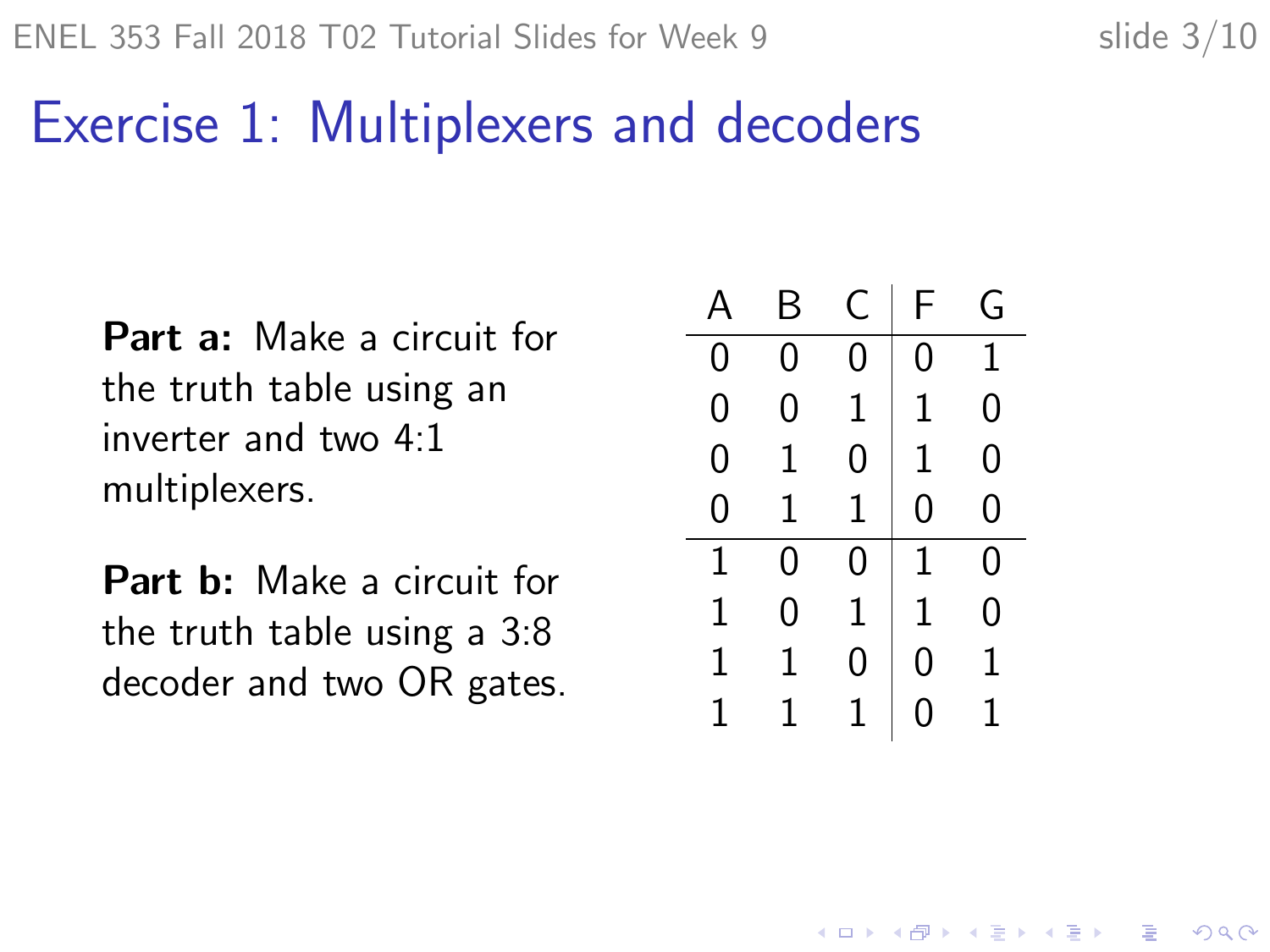# Review: NOR-based SR latch



We've seen in a lecture that the outputs will be:

| R            |   | QN        |
|--------------|---|-----------|
|              |   | see below |
| $\mathbf{I}$ |   | 0         |
|              | O |           |
|              |   |           |

When  $R = S = 0$ ,  $(Q, QN)$  will be  $(0, 1)$  if the most recent pulse was on R, and  $(1, 0)$  if the most recent pulse was on S.

If pulses on R and S end at nearly the same time, behaviour is unpredictable.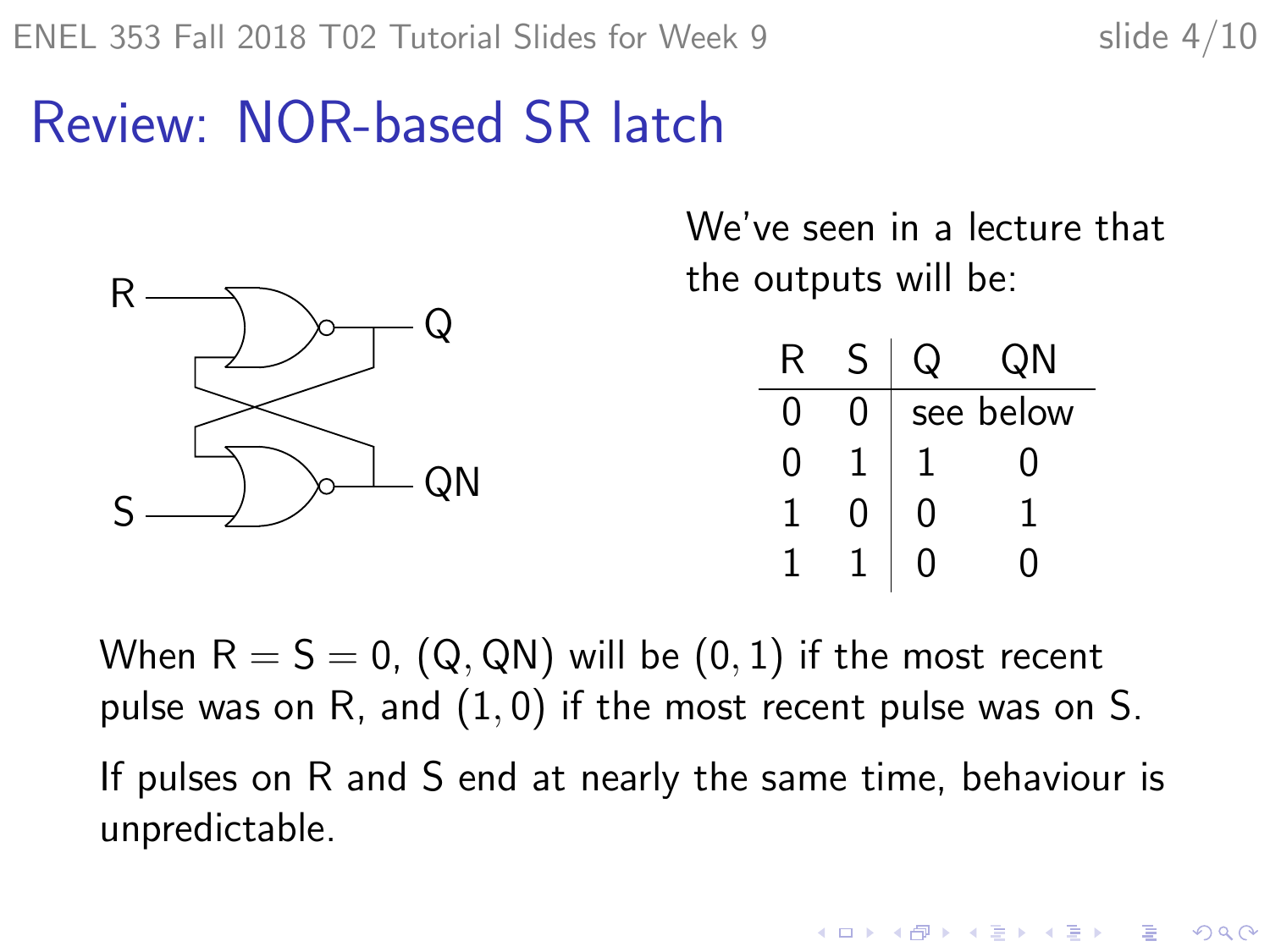## Exercise 2: NAND-based SR latch



Let's do some algebra to complete the following table:

| R | S | QN |
|---|---|----|
| 0 |   |    |
| 0 |   |    |
|   | 0 |    |
|   |   |    |

 $\mathbf{E} = \mathbf{A} \oplus \mathbf{B} + \mathbf{A} \oplus \mathbf{B} + \mathbf{A} \oplus \mathbf{B} + \mathbf{A} \oplus \mathbf{A}$ 

 $299$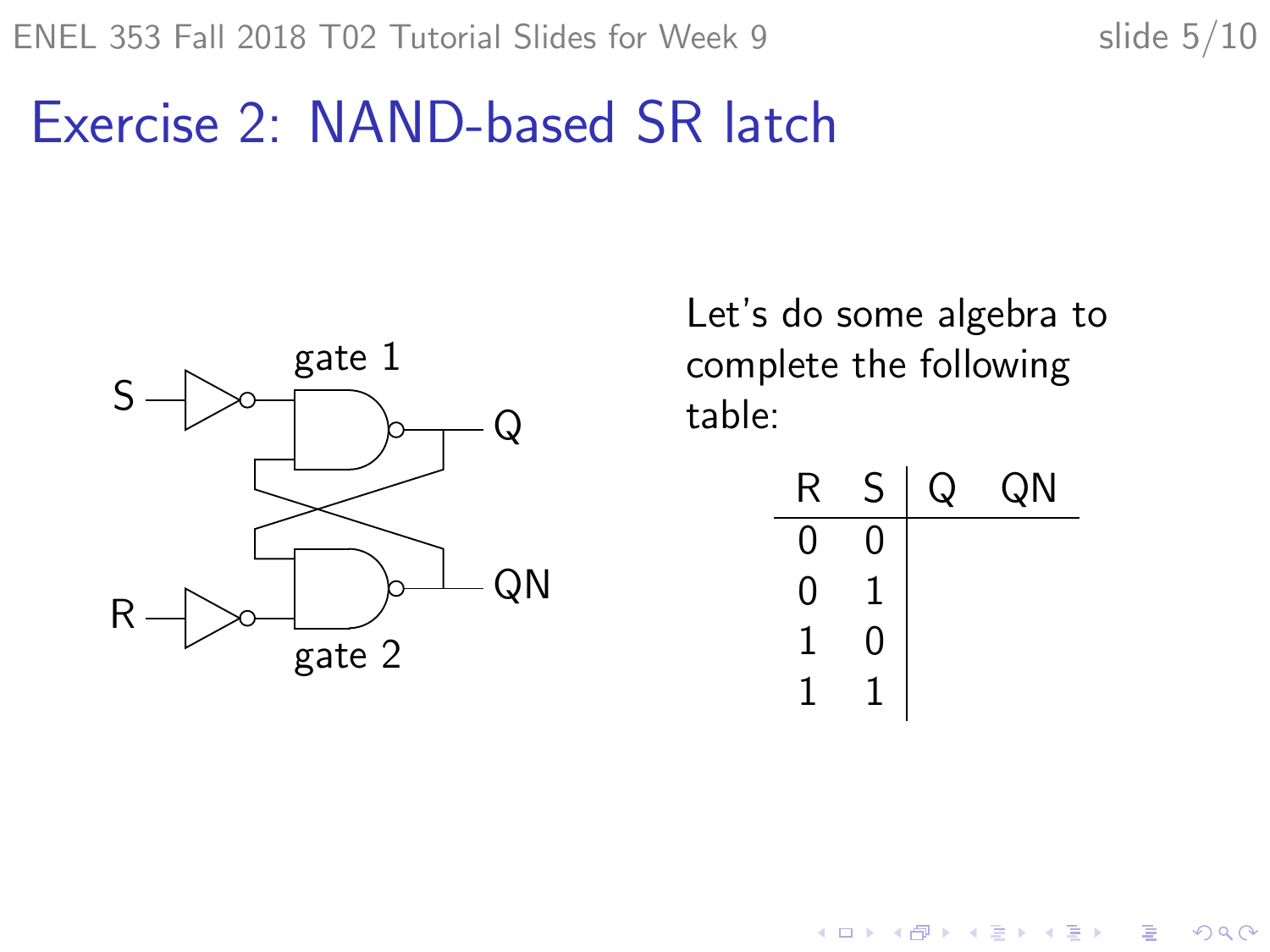K ロ ▶ K @ ▶ K 할 > K 할 > 1 할 > 1 이익어

### Remark:

The course textbook suggests on page 112 that for an SR latch, when  $R = S = 1$ , (Q, QN) must be  $(0, 0)$ .

But for the NAND-based SR latch on the previous slide, that isn't true.

It's not worthwhile to worry much about this issue, because for normal operation of an SR latch, situations where  $R = S = 1$ should be avoided.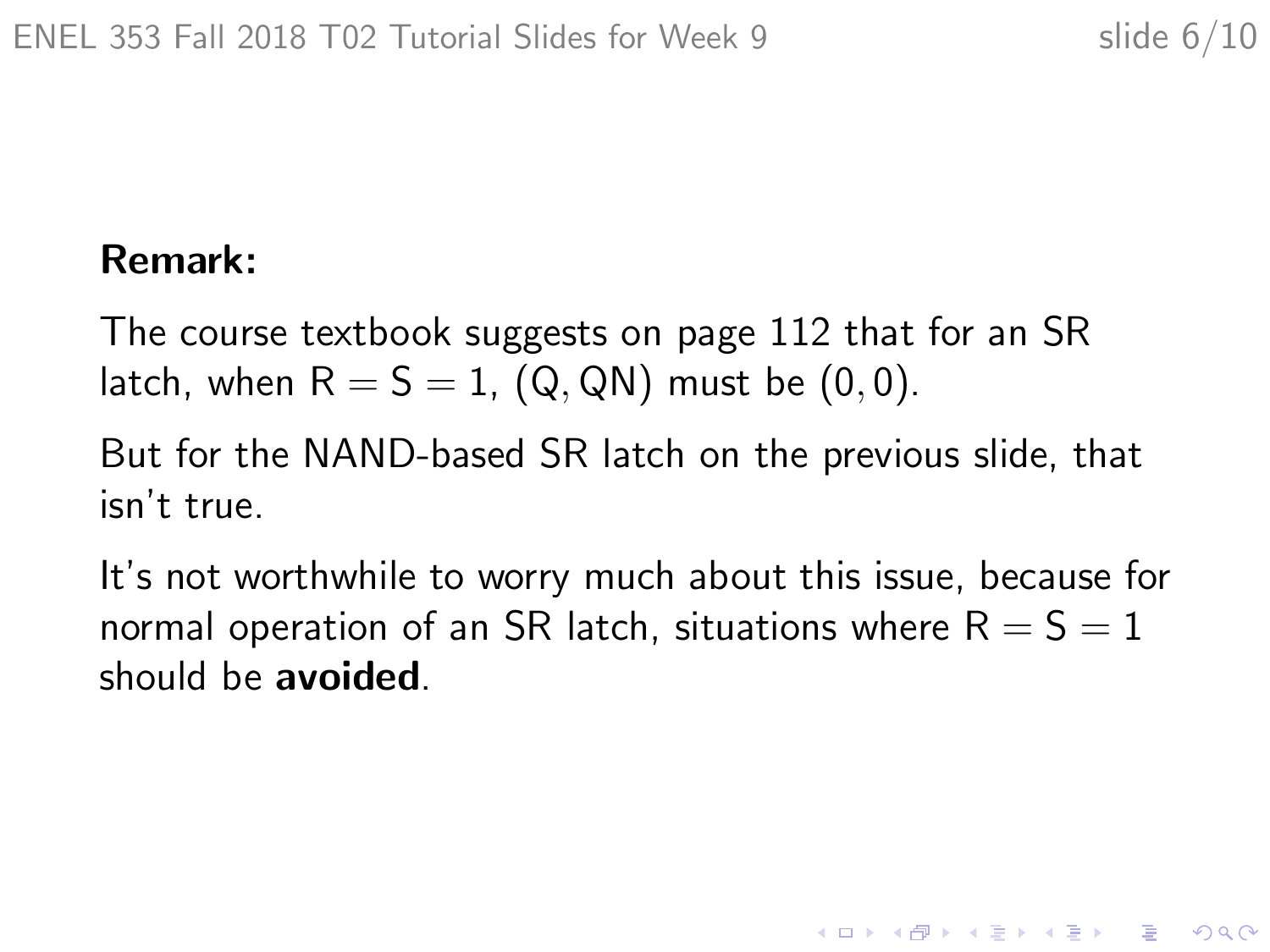### Exercise 3: More about SR latches

Complete the timing diagram to the best of your ability.

Why is it that during a certain interval, it's not possible to be precise about the values of Q and QN?





 $\mathbf{A} \equiv \mathbf{A} + \mathbf{A} + \mathbf{A} + \mathbf{A} + \mathbf{A} + \mathbf{A} + \mathbf{A} + \mathbf{A} + \mathbf{A} + \mathbf{A} + \mathbf{A} + \mathbf{A} + \mathbf{A} + \mathbf{A} + \mathbf{A} + \mathbf{A} + \mathbf{A} + \mathbf{A} + \mathbf{A} + \mathbf{A} + \mathbf{A} + \mathbf{A} + \mathbf{A} + \mathbf{A} + \mathbf{A} + \mathbf{A} + \mathbf{A} + \mathbf{A} + \mathbf{A} + \mathbf{A} + \math$  $000$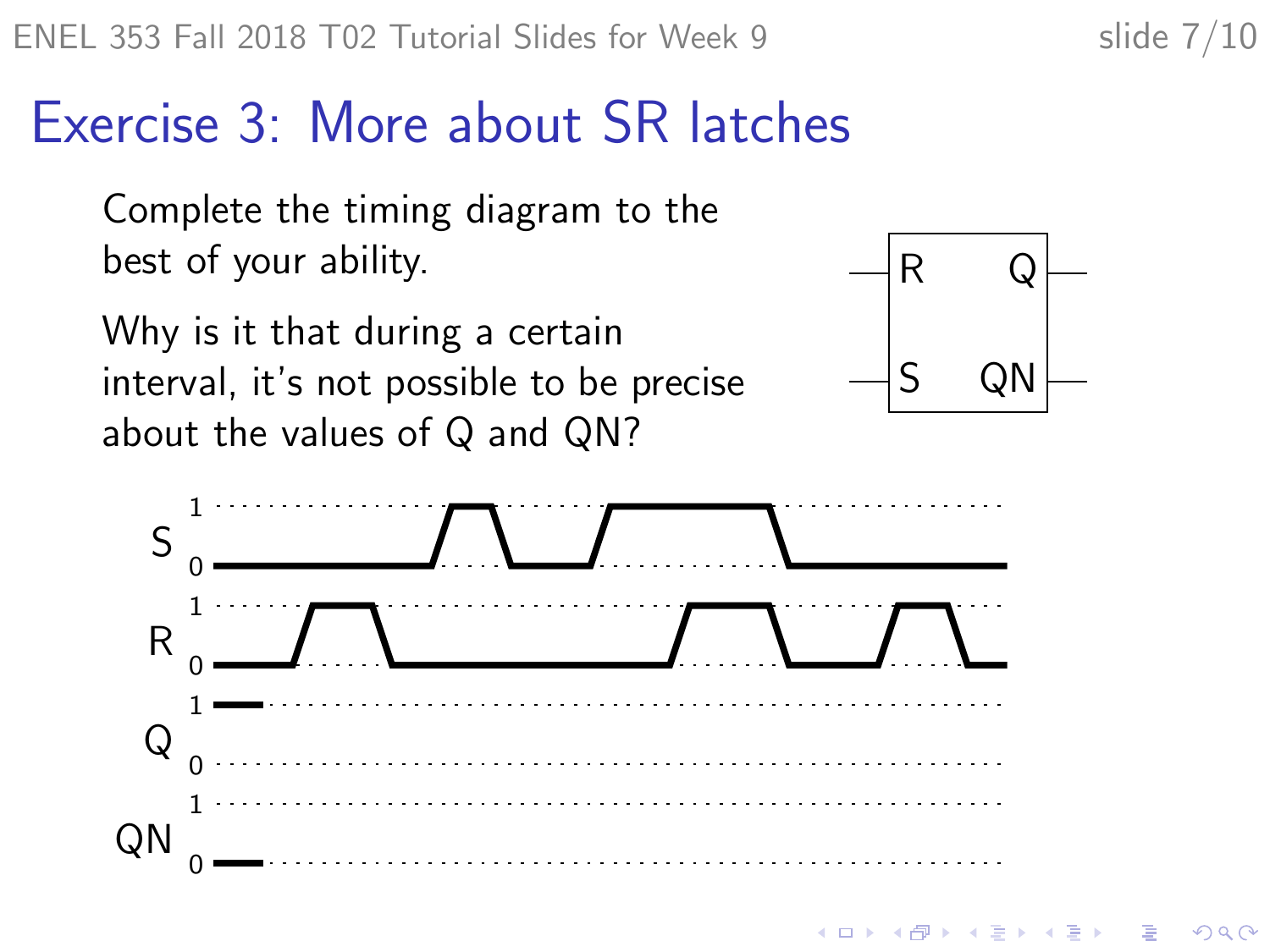## Exercise 4: D latch versus D flip-flop

(i) Write one-or-twosentence descriptions of the behaviours of D latches and D flip-flops.

(ii) If  $A$  and  $B$  are functions of time, as given below, what are  $F$  and  $G$  as functions of time?



イロト イ押 トイヨト イヨト

B

 $QQ$ 

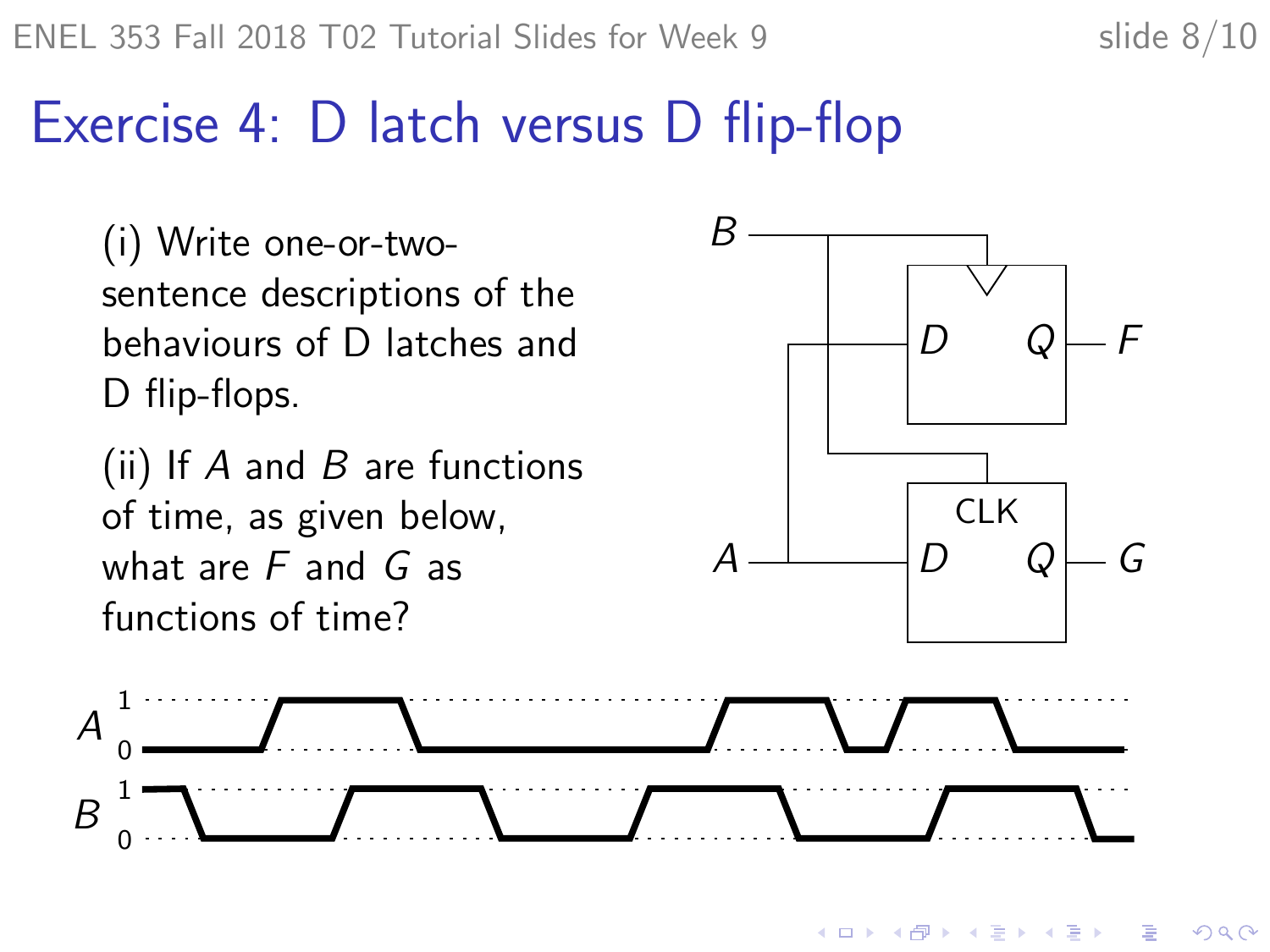# Exercise 5: Timing for a NAND-based full adder

Here is an implementation of a 1-bit full adder using 9 NAND2 gates. (It's true but **not obvious** that it implements the adder functions correctly!)



Suppose that for a NAND2 gate,  $t_{\text{cd}} = 29$  ps and  $t_{\text{pd}} = 40$  ps. What is the overall  $t_{\rm cd}$  for the circuit?

What is  $t_{\rm{nd}}$  from A or B to S? From A or B to  $C_{\rm{OUT}}$ ? From to  $C_{IN}$  to S? From to  $C_{IN}$  to  $C_{OUT}$ ?